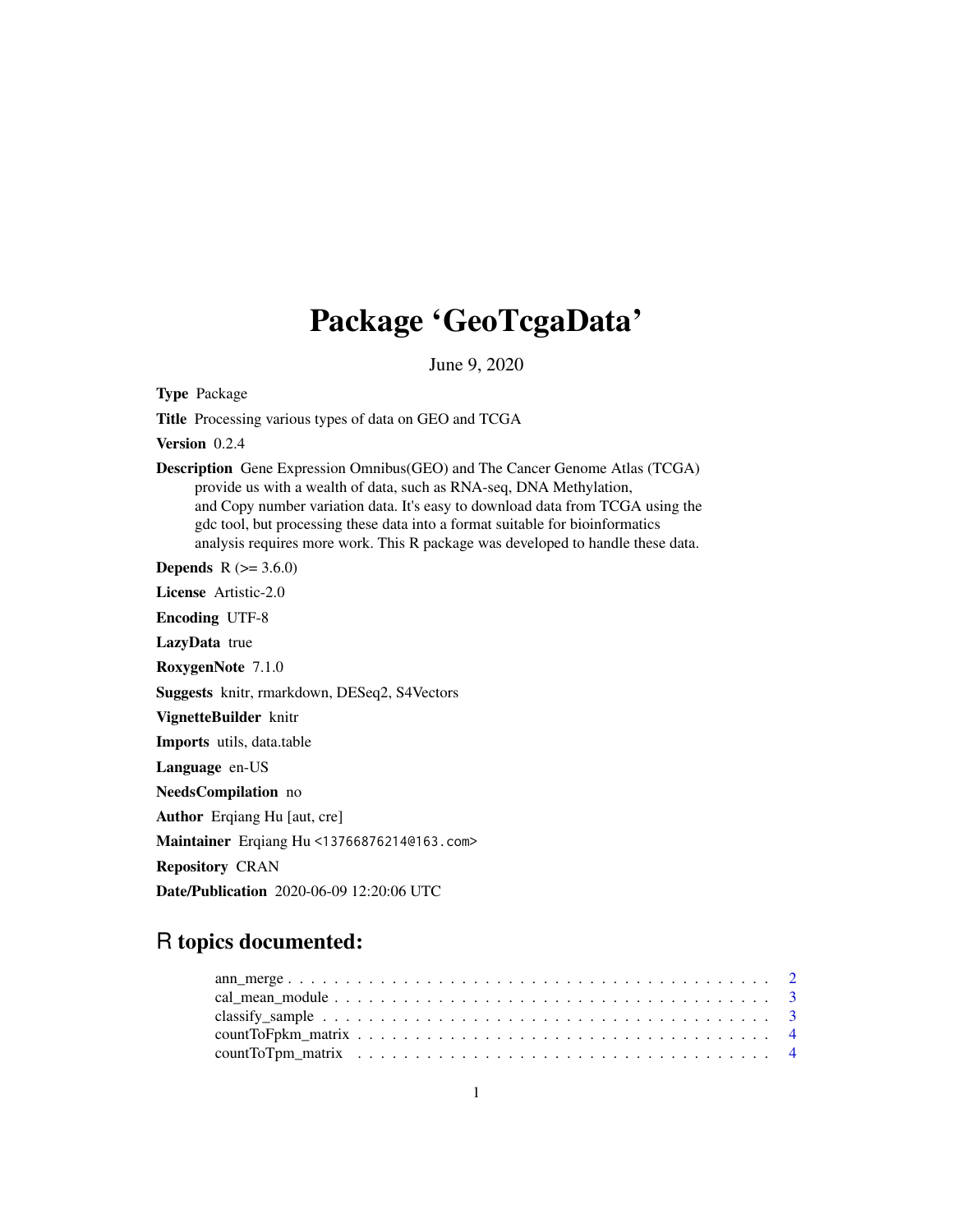<span id="page-1-0"></span>

|       |                                                                                                                                                                                                                                            | 5              |
|-------|--------------------------------------------------------------------------------------------------------------------------------------------------------------------------------------------------------------------------------------------|----------------|
|       | diff gene<br>and a constitution of the constitution of the constitution of the constitution of the constitution of the constitution of the constitution of the constitution of the constitution of the constitution of the constitution of | 6              |
|       |                                                                                                                                                                                                                                            | 6              |
|       |                                                                                                                                                                                                                                            | $\tau$         |
|       |                                                                                                                                                                                                                                            | $\overline{7}$ |
|       |                                                                                                                                                                                                                                            | 8              |
|       |                                                                                                                                                                                                                                            | 8              |
|       |                                                                                                                                                                                                                                            | 9              |
|       |                                                                                                                                                                                                                                            | - 9            |
|       |                                                                                                                                                                                                                                            |                |
|       |                                                                                                                                                                                                                                            |                |
|       |                                                                                                                                                                                                                                            |                |
|       |                                                                                                                                                                                                                                            |                |
|       |                                                                                                                                                                                                                                            |                |
|       |                                                                                                                                                                                                                                            |                |
|       |                                                                                                                                                                                                                                            |                |
|       |                                                                                                                                                                                                                                            |                |
|       |                                                                                                                                                                                                                                            |                |
|       |                                                                                                                                                                                                                                            |                |
|       |                                                                                                                                                                                                                                            |                |
| Index |                                                                                                                                                                                                                                            | 16             |

| ann_merge | Merge the copy number variation data downloaded from TCGA using |
|-----------|-----------------------------------------------------------------|
|           | gdc                                                             |

Merge the copy number variation data downloaded from TCGA using gdc

## Usage

```
ann_merge(dirr, metadatafile)
```
## Arguments

| dirr         | a string of direction, catalogue of copy number variation data |
|--------------|----------------------------------------------------------------|
| metadatafile | a metadata file download from TCGA                             |

## Value

a matrix,each column is a sample, each row is a gene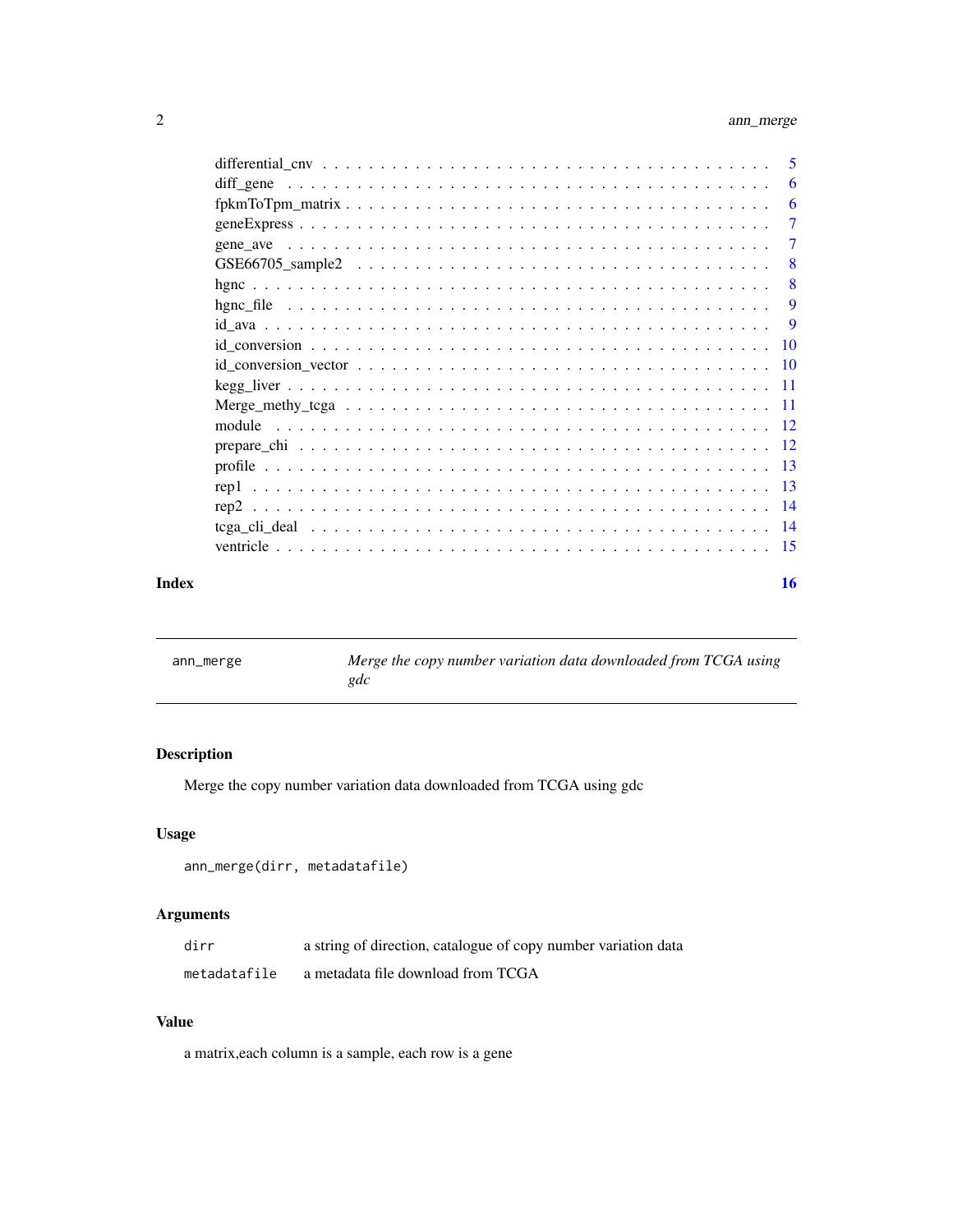## <span id="page-2-0"></span>cal\_mean\_module 3

#### Examples

```
metadatafile_name <- "metadata.cart.2018-11-09.json"
## Not run: jieguo2 <- ann_merge(dirr = system.file(file.path("extdata","cnv"),
package="GeoTcgaData"),metadatafile=metadatafile_name)
## End(Not run)
```
cal\_mean\_module *Find the mean value of the gene in each module*

## Description

Find the mean value of the gene in each module

## Usage

```
cal_mean_module(geneExpress, module)
```
#### Arguments

geneExpress a data.frame module a data.frame

### Value

a matrix, means the mean of gene expression value in the same module

## Examples

```
result <- cal_mean_module(geneExpress,module)
```
classify\_sample *Get the differentially expressioned genes using DESeq2 package*

## Description

Get the differentially expressioned genes using DESeq2 package

## Usage

```
classify_sample(profile_input)
```
## Arguments

profile\_input a data.frame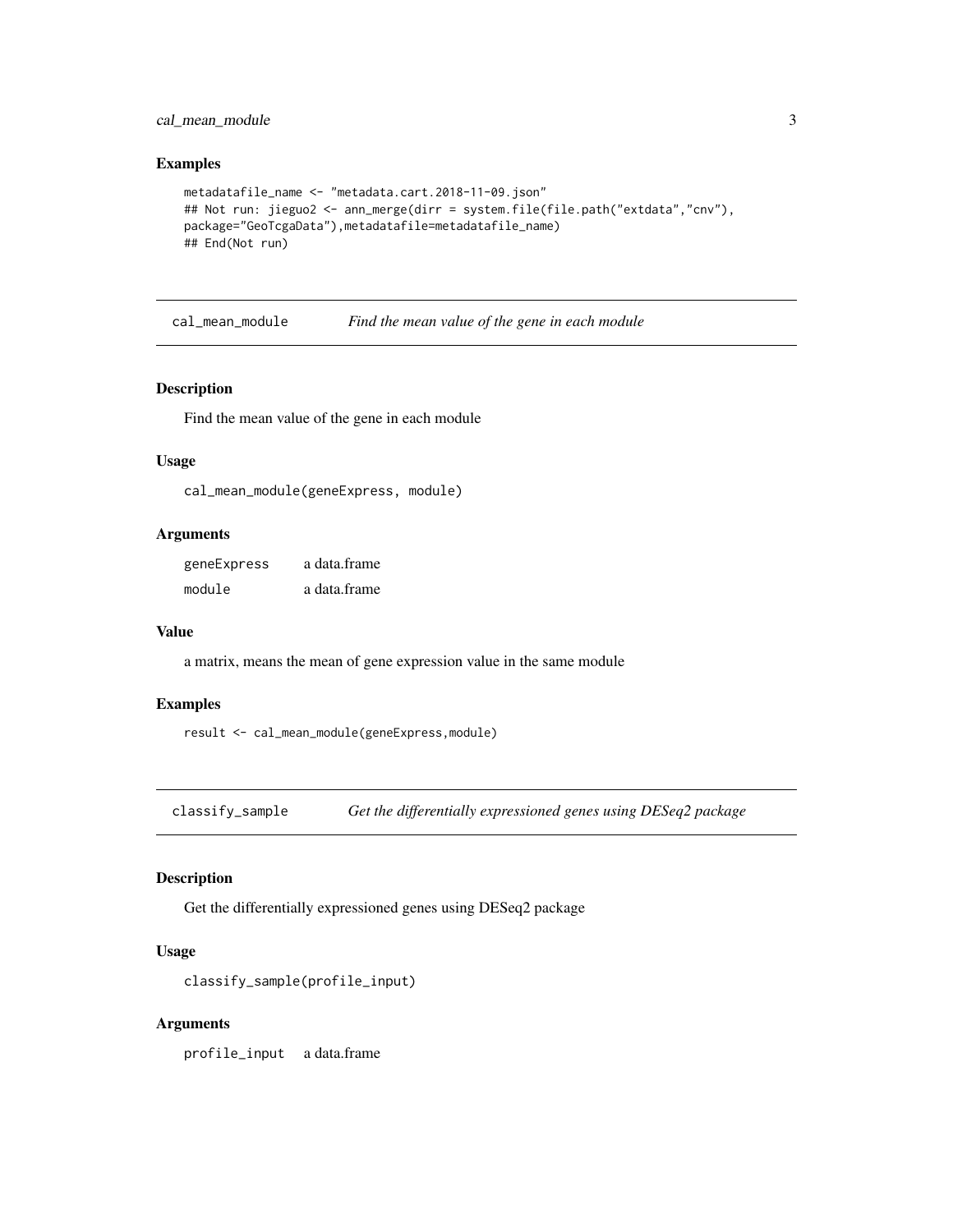<span id="page-3-0"></span>a data.frame, a intermediate results of DESeq2

## Examples

```
profile2 <- classify_sample(kegg_liver)
```
countToFpkm\_matrix *Convert count to FPKM*

## Description

Convert count to FPKM

## Usage

countToFpkm\_matrix(counts\_matrix)

## Arguments

counts\_matrix a matrix, colnames of counts\_matrix are sample name, rownames of counts\_matrix are gene symbols

## Value

a matrix

## Examples

```
lung_squ_count2 <- matrix(c(1,2,3,4,5,6,7,8,9),ncol=3)
rownames(lung_squ_count2) <- c("DISC1","TCOF1","SPPL3")
colnames(lung_squ_count2) <- c("sample1","sample2","sample3")
jieguo <- countToFpkm_matrix(lung_squ_count2)
```
countToTpm\_matrix *Convert count to Tpm*

## Description

Convert count to Tpm

## Usage

countToTpm\_matrix(counts\_matrix)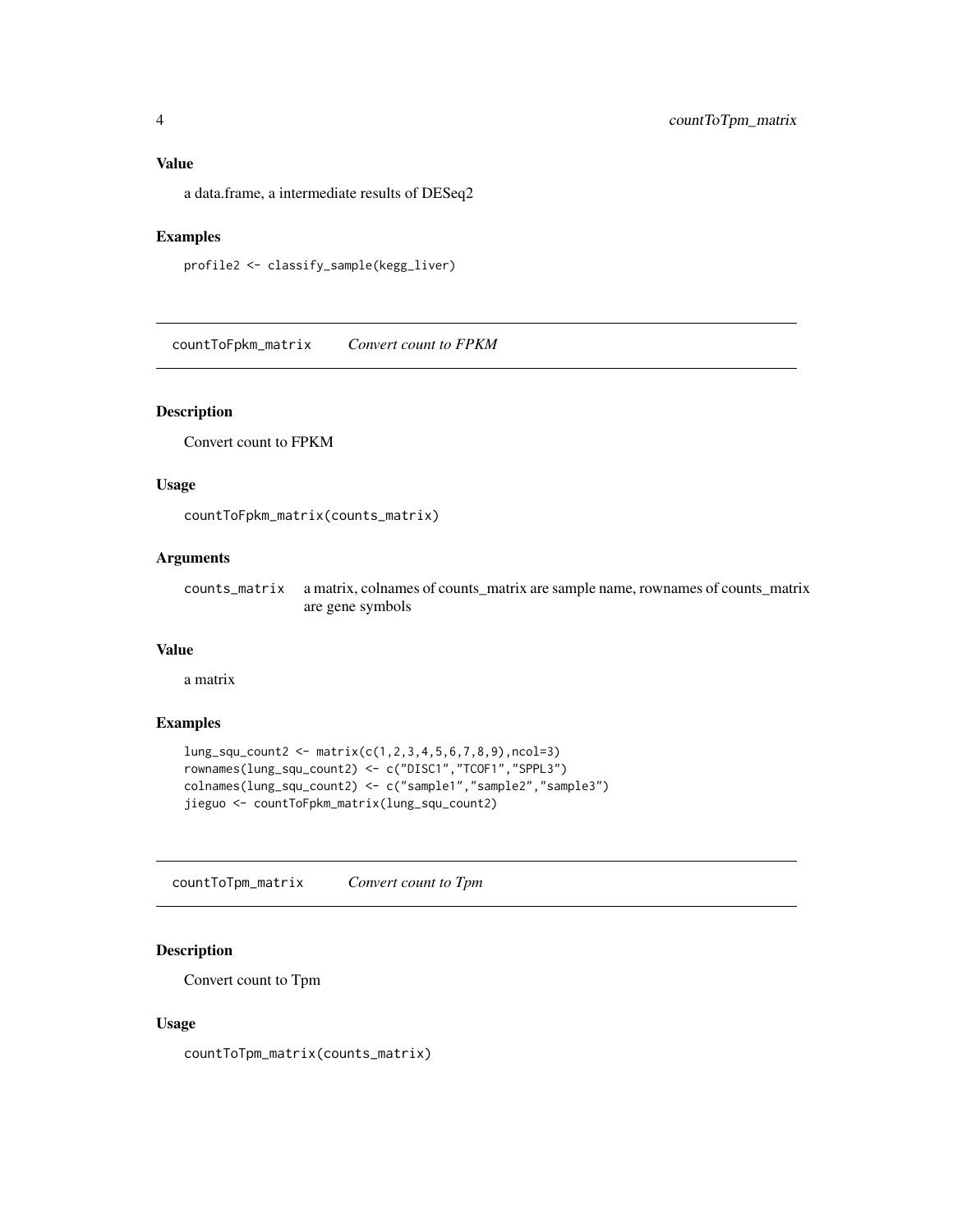## <span id="page-4-0"></span>differential\_cnv 5

#### Arguments

counts\_matrix a matrix, colnames of counts\_matrix are sample name, rownames of counts\_matrix are gene symbols

## Value

a matrix

## Examples

```
lung_squ_counts < - matrix(c(1, 2, 3, 4, 5, 6, 7, 8, 9), ncol=3)rownames(lung_squ_count2) <- c("DISC1","TCOF1","SPPL3")
colnames(lung_squ_count2) <- c("sample1","sample2","sample3")
jieguo <- countToTpm_matrix(lung_squ_count2)
```
differential\_cnv *Do chi-square test to find differential genes*

## Description

Do chi-square test to find differential genes

#### Usage

```
differential_cnv(rt)
```
## Arguments

rt result of prepare\_chi()

## Value

a matrix

```
jieguo3 <- matrix(c(-1.09150,-1.47120,-0.87050,-0.50880,
                    -0.50880,2.0,2.0,2.0,2.0,2.0,2.601962,2.621332,2.621332,
                    2.621332,2.621332,2.0,2.0,2.0,2.0,2.0,2.0,2.0,2.0,
                    2.0,2.0,2.0,2.0,2.0,2.0,2.0),nrow=5)
rownames(jieguo3) <- c("AJAP1","FHAD1","CLCNKB","CROCCP2","AL137798.3")
colnames(jieguo3) <- c("TCGA-DD-A4NS-10A-01D-A30U-01","TCGA-ED-A82E-01A-11D-A34Y-01",
"TCGA-WQ-A9G7-01A-11D-A36W-01","TCGA-DD-AADN-01A-11D-A40Q-01",
"TCGA-ZS-A9CD-10A-01D-A36Z-01","TCGA-DD-A1EB-11A-11D-A12Y-01")
rt <- prepare_chi(jieguo3)
chiResult <- differential_cnv(rt)
```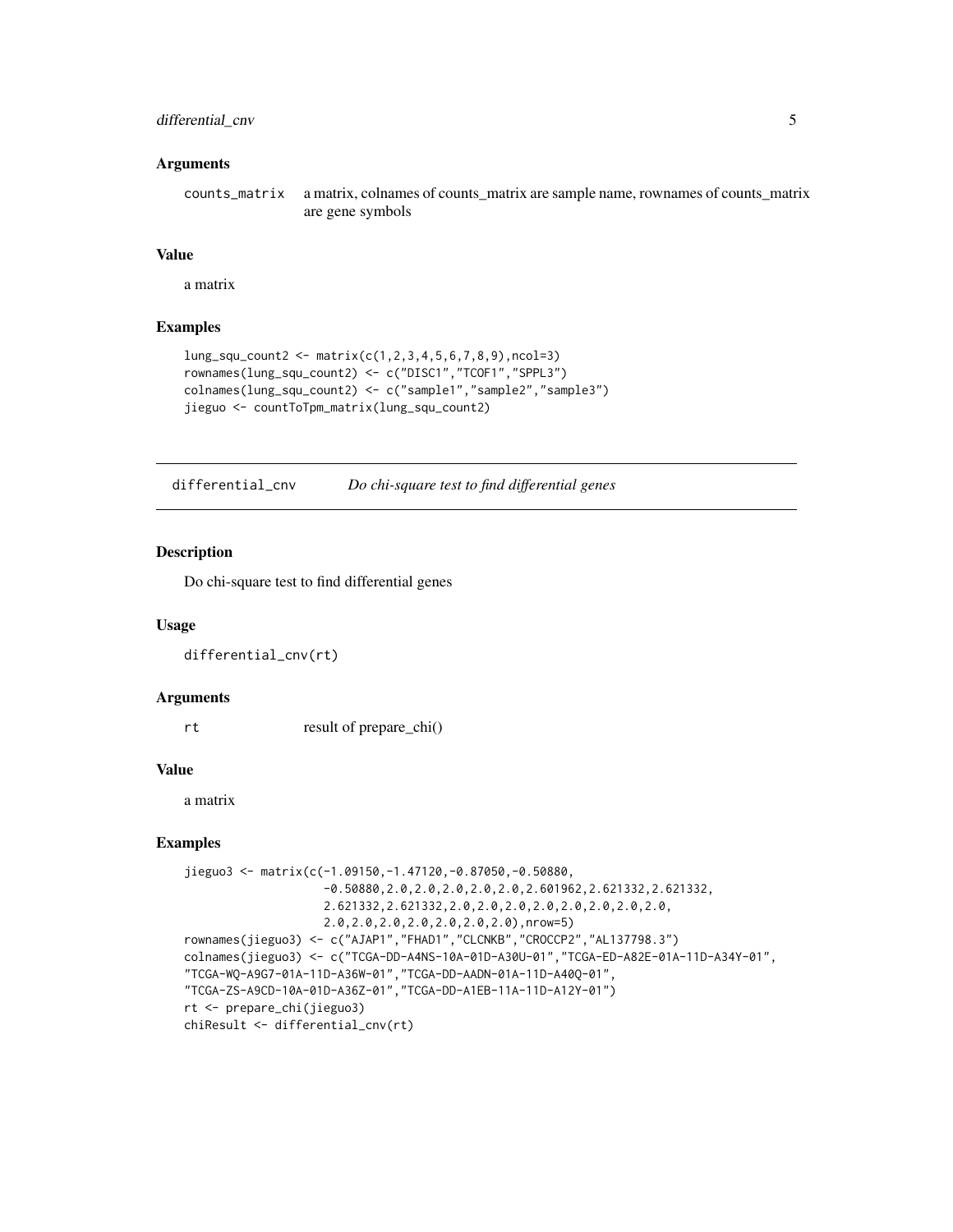<span id="page-5-0"></span>

Get the differentially expressioned genes using DESeq2 package

## Usage

```
diff_gene(profile2_input)
```
## Arguments

profile2\_input a result of classify\_sample

## Value

a matrix, information of differential expression genes

## Examples

```
profile2 <- classify_sample(kegg_liver)
jieguo <- diff_gene(profile2)
```
fpkmToTpm\_matrix *Convert fpkm to Tpm*

## **Description**

Convert fpkm to Tpm

## Usage

```
fpkmToTpm_matrix(fpkm_matrix)
```
## Arguments

fpkm\_matrix a matrix, colnames of fpkm\_matrix are sample name, rownames of fpkm\_matrix are genes

#### Value

a matrix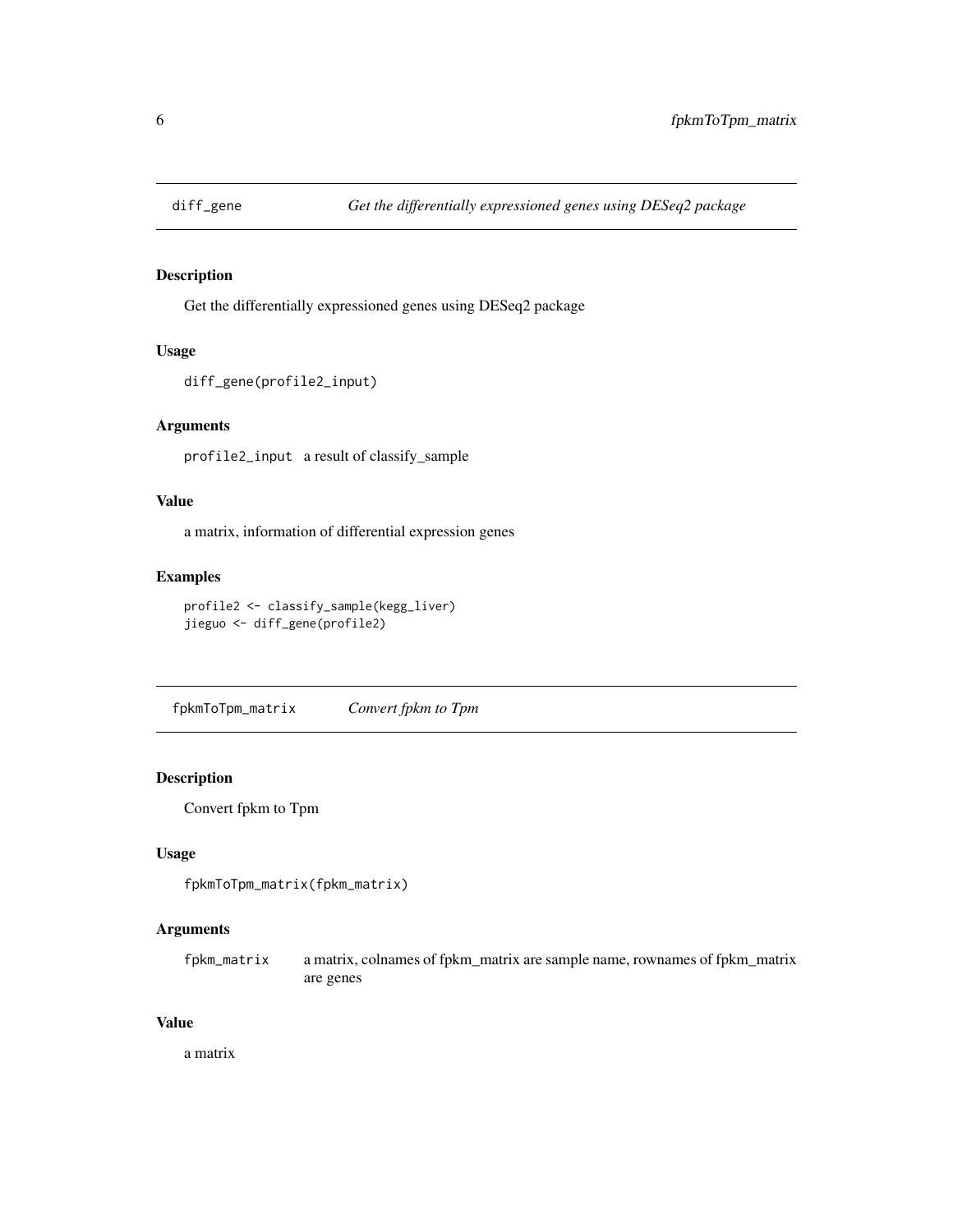## <span id="page-6-0"></span>geneExpress 7

## Examples

```
lung_squ_count2 <- matrix(c(0.11,0.22,0.43,0.14,0.875,0.66,0.77,0.18,0.29),ncol=3)
rownames(lung_squ_count2) <- c("DISC1","TCOF1","SPPL3")
colnames(lung_squ_count2) <- c("sample1","sample2","sample3")
jieguo <- fpkmToTpm_matrix(lung_squ_count2)
```
geneExpress *a data.frame of gene expression data*

## Description

the first column is a vector of gene symbols

## Usage

geneExpress

## Format

A data.frame with 10779 rows and 3 column

## Details

the other columns are gene expression values

gene\_ave *Average the values of same genes in gene expression profile*

## Description

Average the values of same genes in gene expression profile

## Usage

gene\_ave(file\_gene\_ave, k = 1)

## Arguments

file\_gene\_ave a data.frame k a number

## Value

a data.frame, the values of same genes in gene expression profile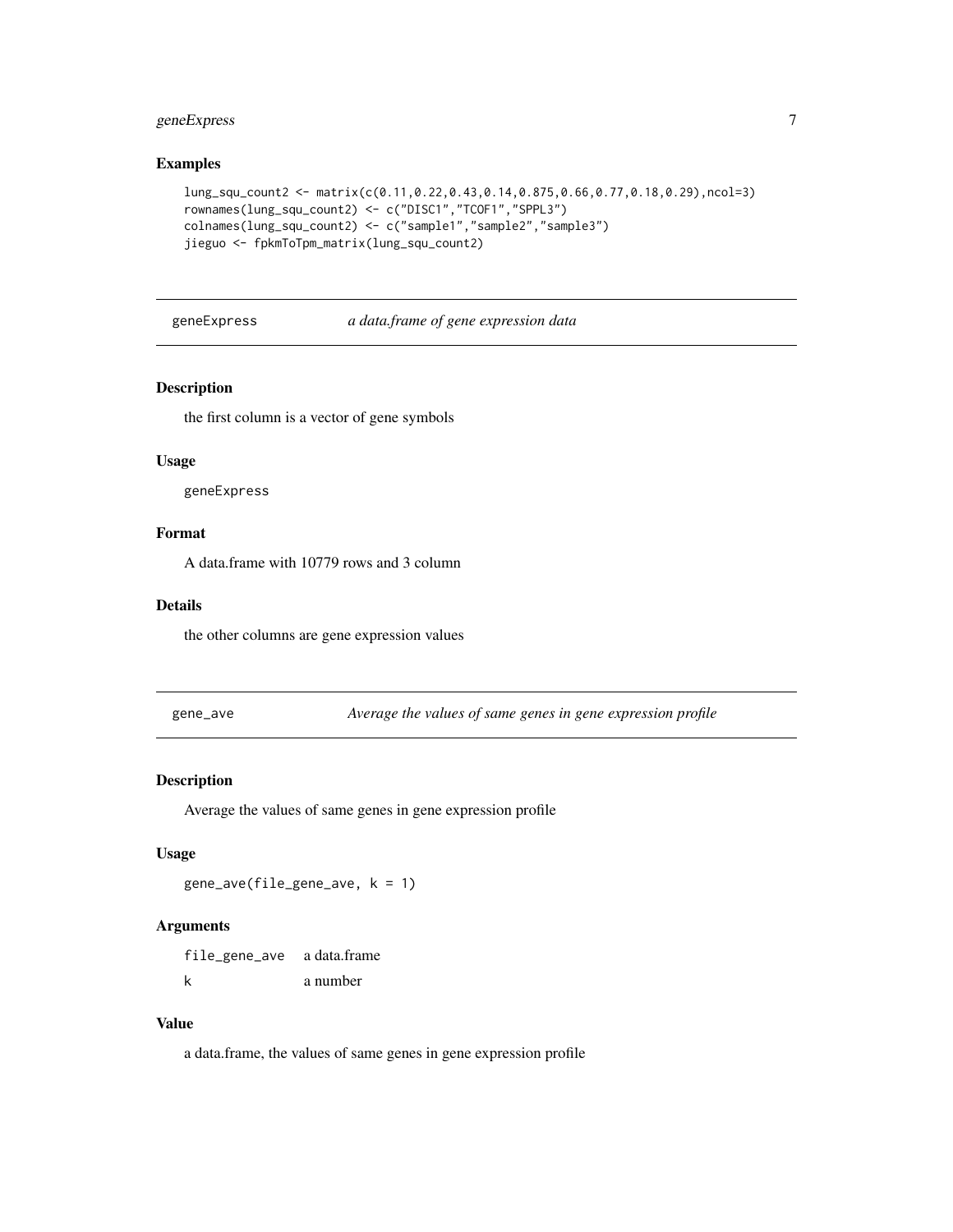#### Examples

```
aa <- c("Gene Symbol","MARCH1","MARC1","MARCH1","MARCH1","MARCH1")
bb <- c("GSM1629982","2.969058399","4.722410064","8.165514853","8.24243893","8.60815086")
cc <- c("GSM1629982","3.969058399","5.722410064","7.165514853","6.24243893","7.60815086")
file3 <- data.frame(aa=aa,bb=bb,cc=cc)
result <- gene_ave(file3)
```
GSE66705\_sample2 *a matrix of gene expression data in GEO*

## Description

the first column represents the gene symbol

#### Usage

GSE66705\_sample2

## Format

A matrix with 999 rows and 3 column

#### Details

the other columns represent the expression of genes

hgnc *a matrix for Converting gene symbol to entrez\_id or ensembl\_gene\_id*

## Description

the columns represent "symbol", "locus\_group", "locus\_type", "entrez\_id" and "ensembl\_gene\_id"

## Usage

hgnc

#### Format

A matrix with 37647 rows and 5 column

<span id="page-7-0"></span>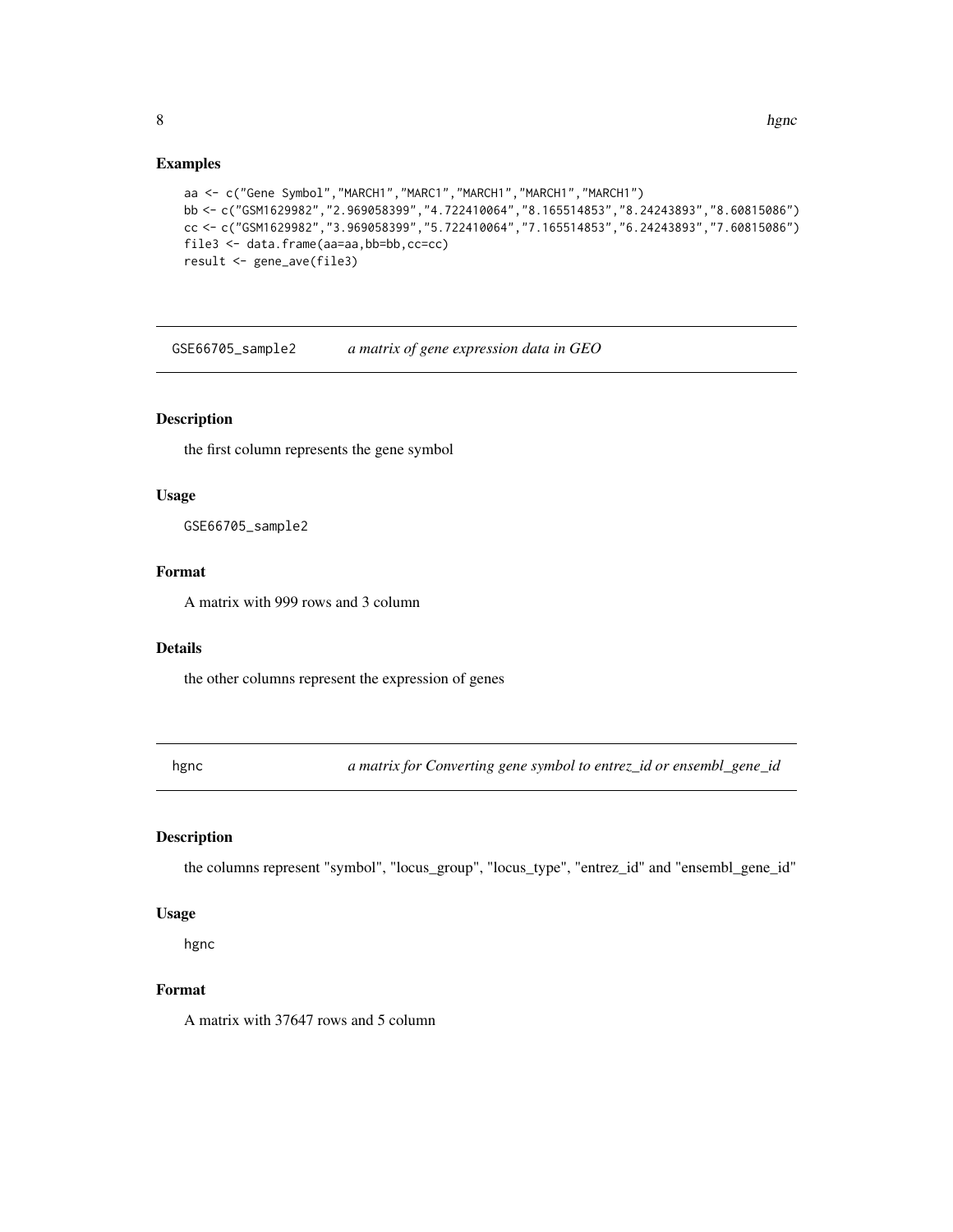<span id="page-8-0"></span>

a matrix for Converting gene symbol.

## Usage

hgnc\_file

## Format

A matrix with 43547 rows and 52 column

id\_ava *Gene id conversion types*

## Description

Gene id conversion types

## Usage

id\_ava()

## Value

a vector

## Examples

id\_ava()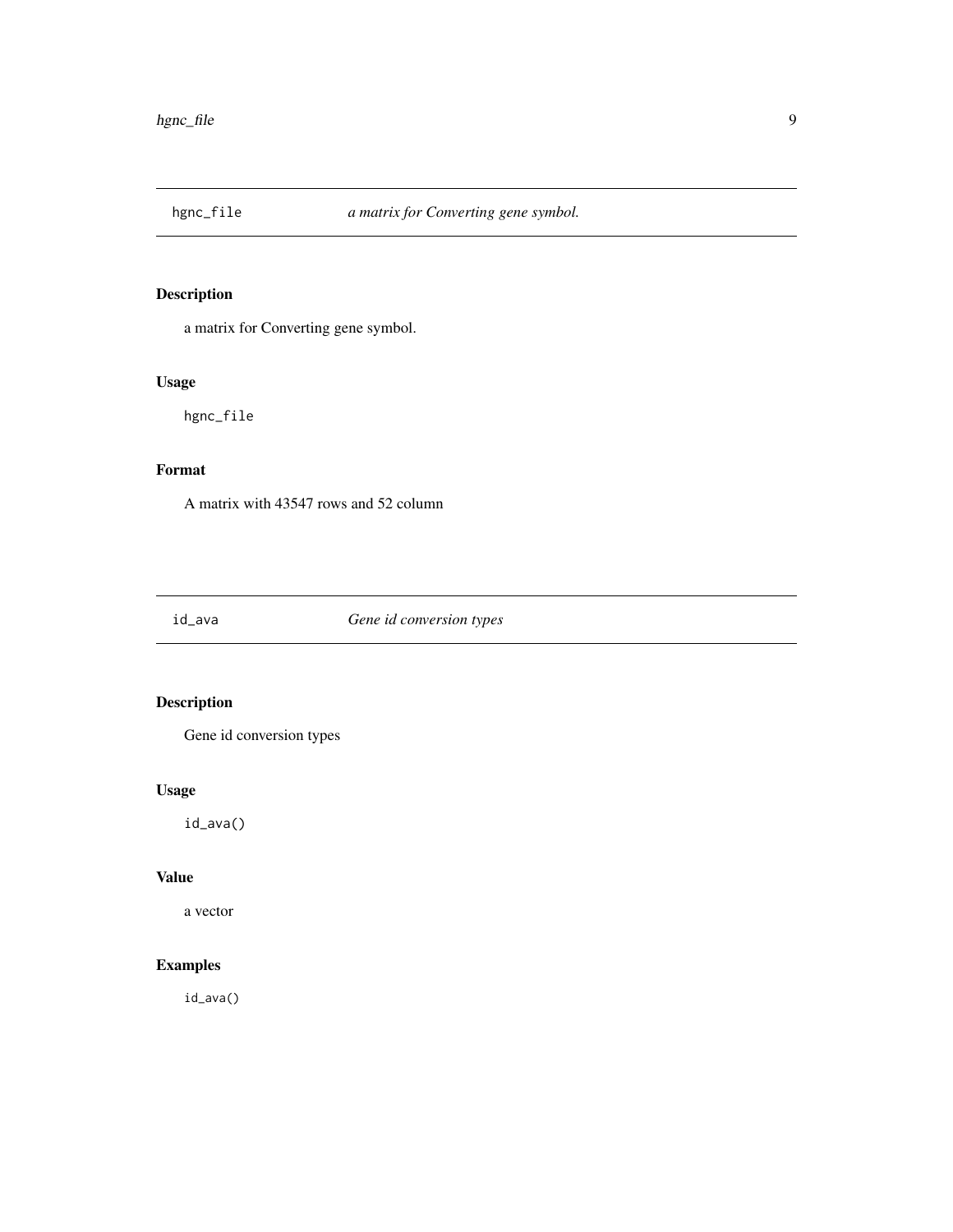<span id="page-9-0"></span>

Convert ENSEMBL gene id to gene Symbol in TCGA

## Usage

```
id_conversion(profile)
```
## Arguments

profile a data.frame

## Value

a data.frame, gene symbols and their expression value

## Examples

result <- id\_conversion(profile)

id\_conversion\_vector *Gene id conversion*

## Description

Gene id conversion

## Usage

id\_conversion\_vector(from, to, IDs)

## Arguments

| from | one of "id $ava()$ "                |
|------|-------------------------------------|
| to   | one of "id $ava()$ "                |
| IDs  | the gene id which needed to convert |

## Value

a vector of genes

```
id_conversion_vector("symbol","Ensembl_ID",c("A2ML1","A2ML1-AS1","A4GALT","A12M1","AAAS"))
```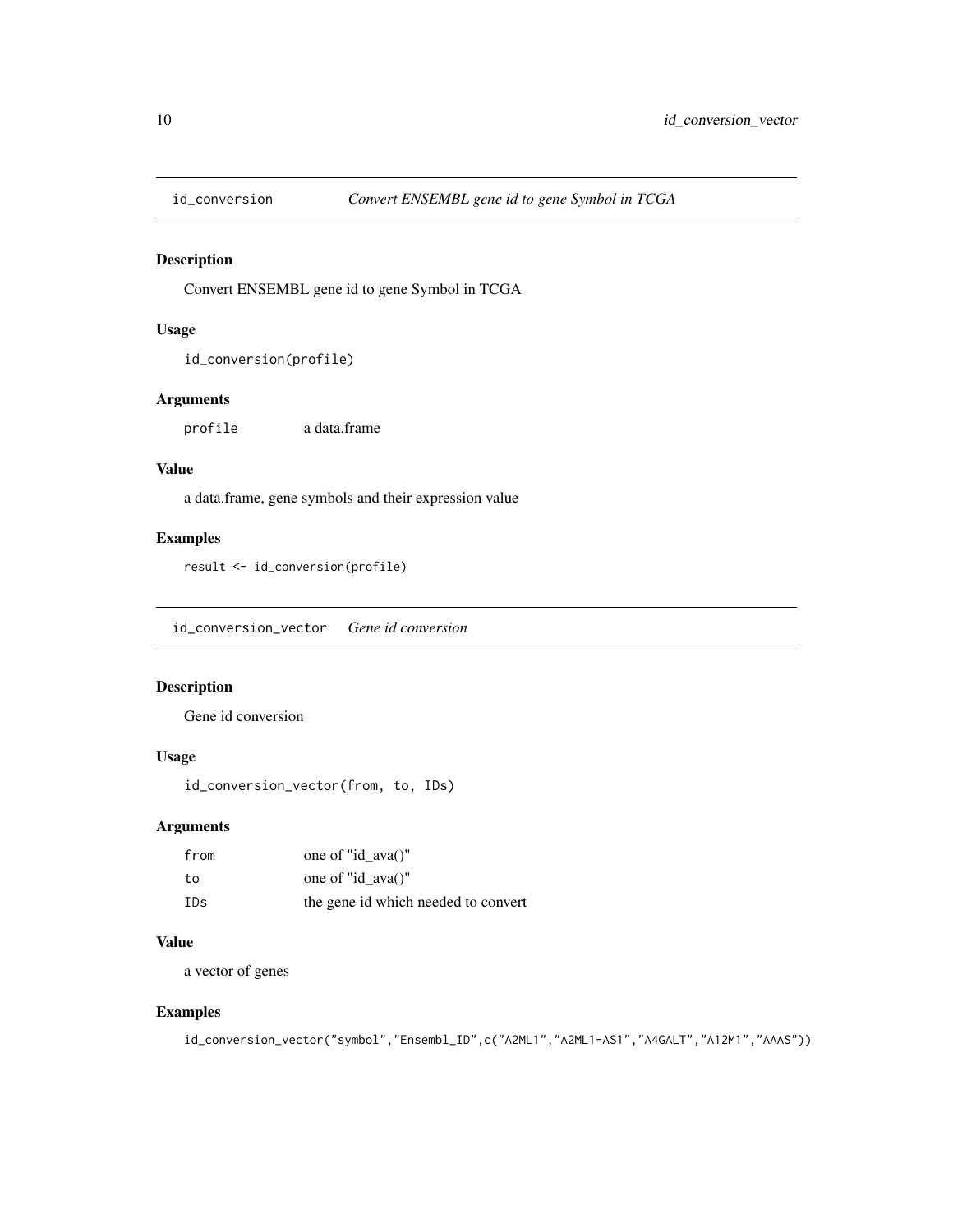<span id="page-10-0"></span>

the first column represents the gene symbol

## Usage

kegg\_liver

## Format

A matrix with 100 rows and 150 column

## Details

the other columns represent the expression(count) of genes

Merge\_methy\_tcga *Merge methylation data downloaded from TCGA*

## Description

Merge methylation data downloaded from TCGA

## Usage

```
Merge_methy_tcga(dirr)
```
## Arguments

dirr a string for the directory of methylation data download from tcga useing the tools gdc

## Value

a matrix, a combined methylation expression spectrum matrix

## Examples

merge\_result <- Merge\_methy\_tcga(system.file(file.path("extdata","methy"),package="GeoTcgaData"))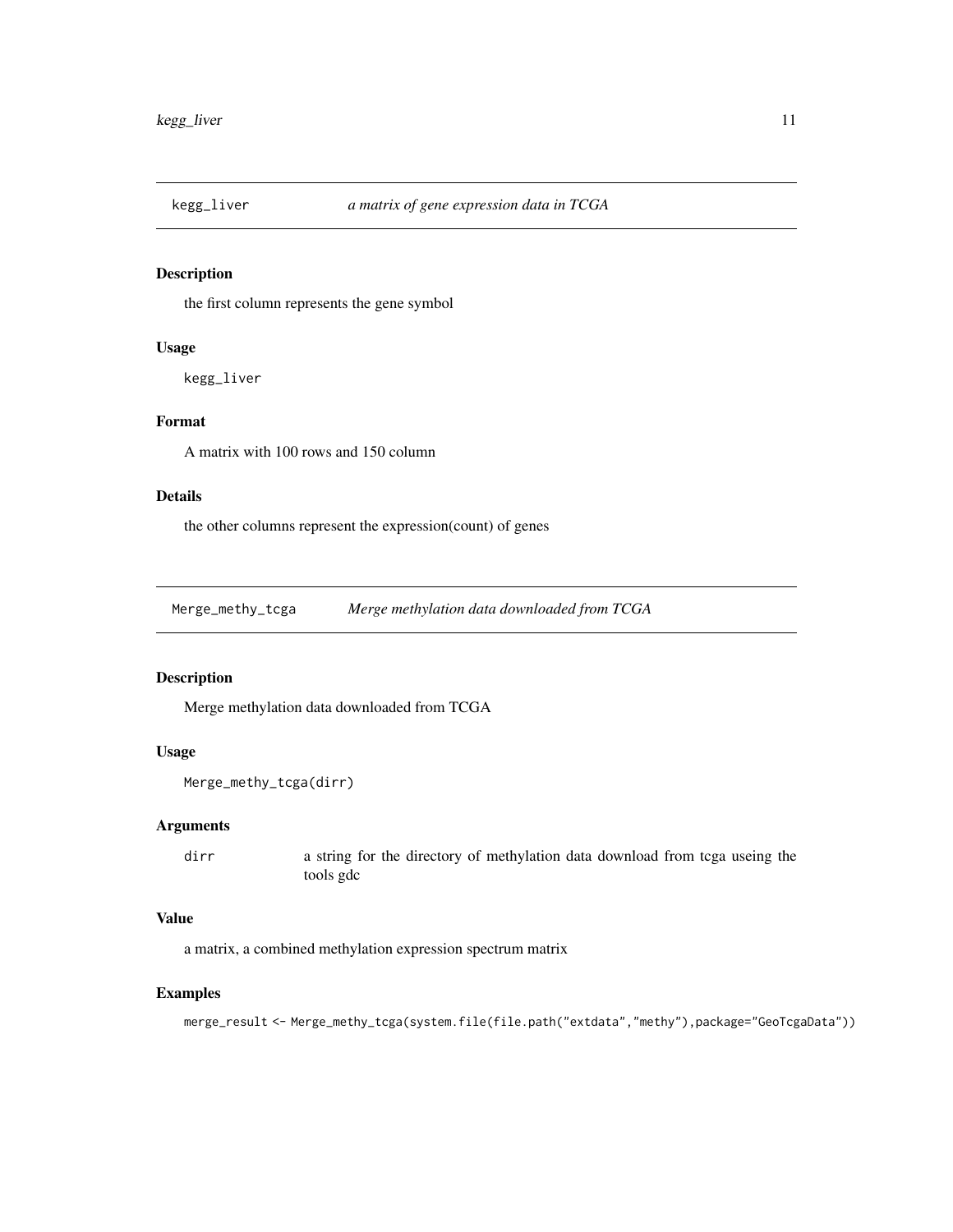<span id="page-11-0"></span>

a matrix of module name, gene symbols, and the number of gene symbols

## Usage

module

## Format

A matrix with 176 rows and 3 column

prepare\_chi *Preparer file for chi-square test*

## Description

Preparer file for chi-square test

## Usage

prepare\_chi(jieguo2)

## Arguments

jieguo2 result of ann\_merge()

## Value

a matrix

```
jieguo3 <- matrix(c(-1.09150,-1.47120,-0.87050,-0.50880,
-0.50880,2.0,2.0,2.0,2.0,2.0,2.601962,2.621332,2.621332,
2.621332,2.621332,2.0,2.0,2.0,2.0,2.0,2.0,2.0,2.0,
2.0,2.0,2.0,2.0,2.0,2.0,2.0),nrow=5)
rownames(jieguo3) <- c("AJAP1","FHAD1","CLCNKB","CROCCP2","AL137798.3")
colnames(jieguo3) <- c("TCGA-DD-A4NS-10A-01D-A30U-01","TCGA-ED-A82E-01A-11D-A34Y-01",
"TCGA-WQ-A9G7-01A-11D-A36W-01","TCGA-DD-AADN-01A-11D-A40Q-01",
"TCGA-ZS-A9CD-10A-01D-A36Z-01","TCGA-DD-A1EB-11A-11D-A12Y-01")
cnv_chi_file <- prepare_chi(jieguo3)
```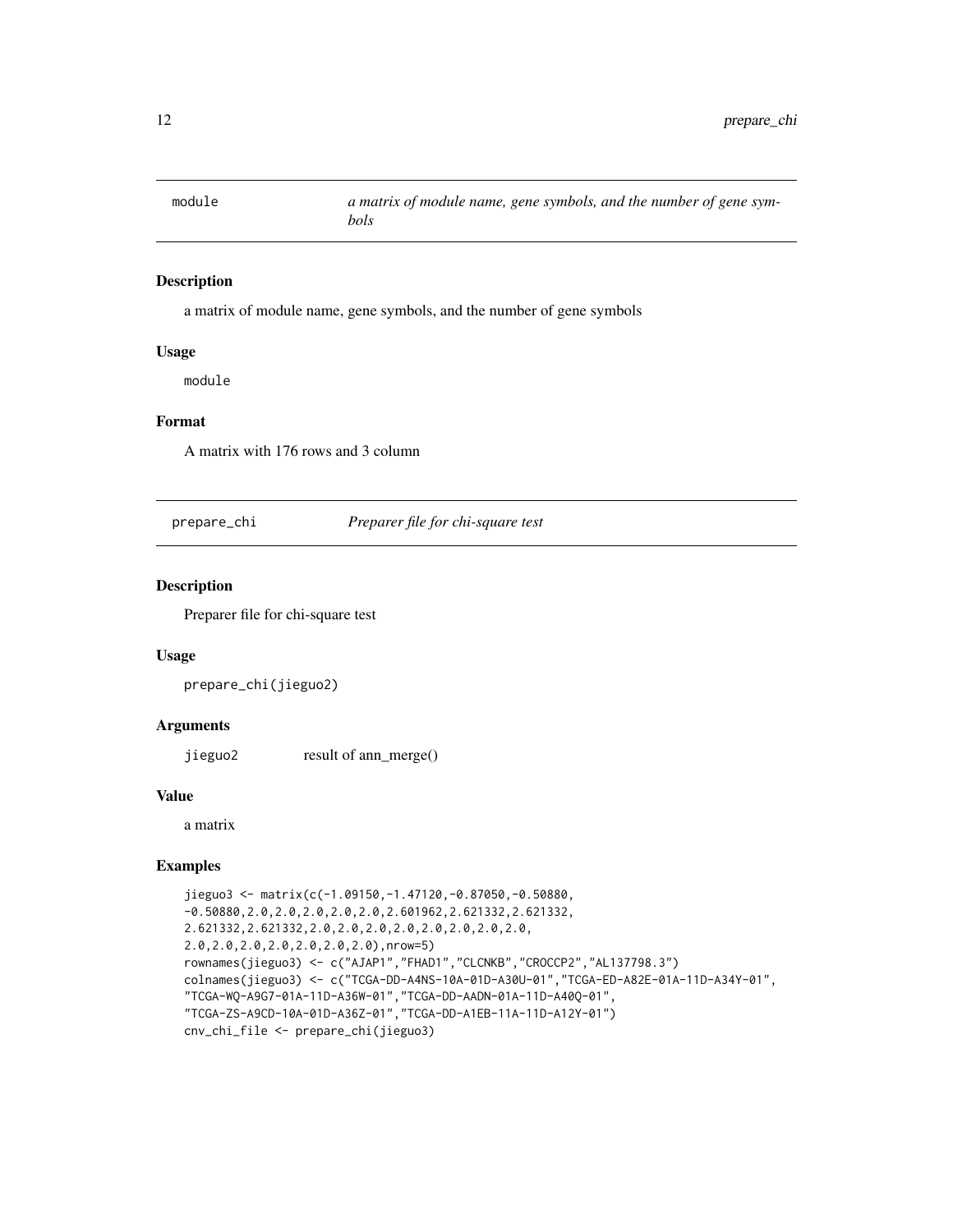<span id="page-12-0"></span>

the first column represents the gene symbol

#### Usage

profile

## Format

A matrix with 10 rows and 10 column

## Details

the other columns represent the expression(FPKM) of genes

rep1 *Handle the case where one id corresponds to multiple genes*

#### Description

Handle the case where one id corresponds to multiple genes

## Usage

rep1(input\_file1, string)

#### Arguments

| input_file1 | input file, a data frame or a matrix |
|-------------|--------------------------------------|
| string      | a string, sep of the gene            |

## Value

a data.frame, when an id corresponds to multiple genes, the expression value is assigned to each gene

```
aa <- c("MARCH1 /// MMA","MARC1","MARCH2 /// MARCH3","MARCH3 /// MARCH4","MARCH1")
bb <- c("2.969058399","4.722410064","8.165514853","8.24243893","8.60815086")
cc <- c("3.969058399","5.722410064","7.165514853","6.24243893","7.60815086")
input_fil <- data.frame(aa=aa,bb=bb,cc=cc)
rep1_result <- rep1(input_fil," /// ")
```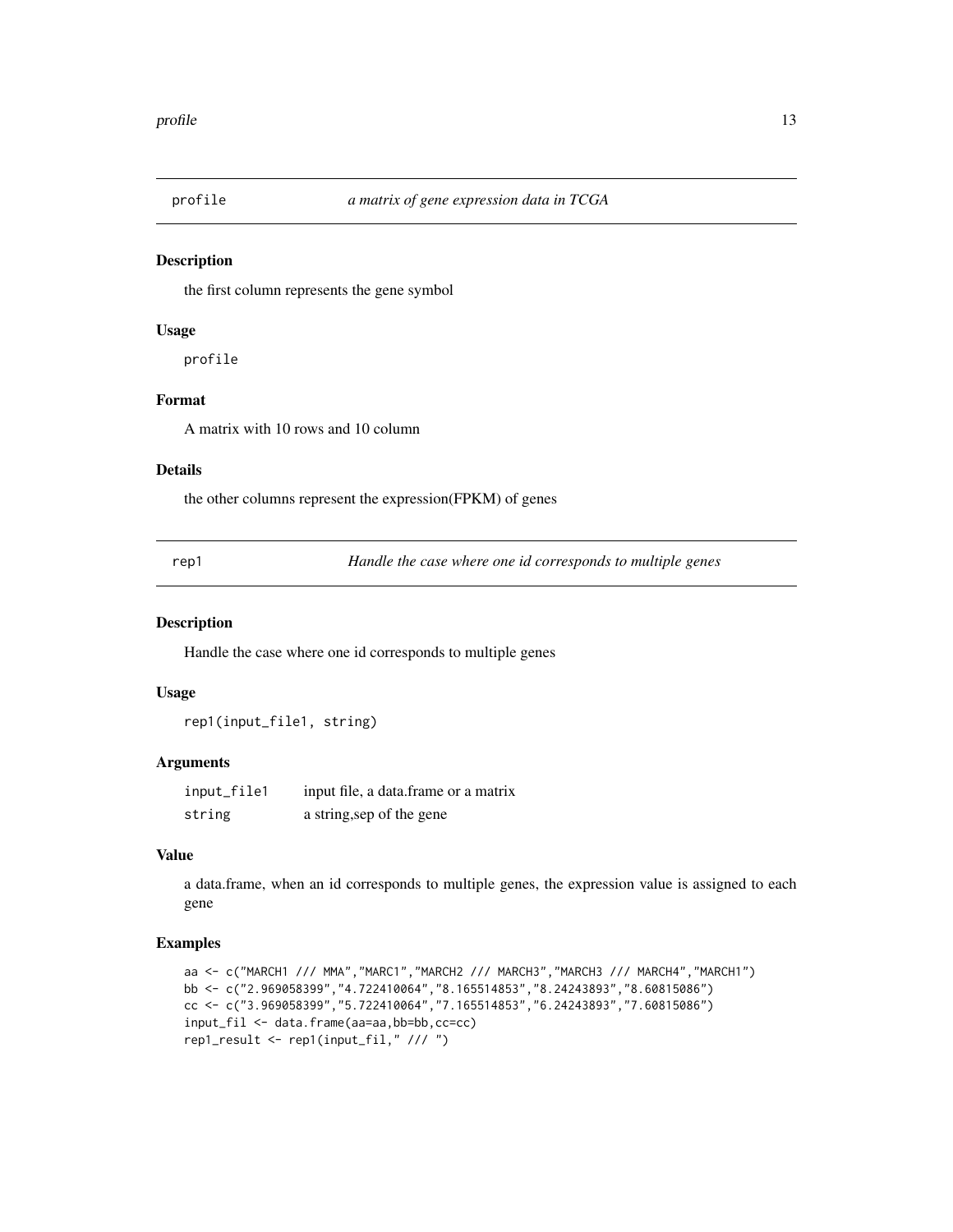<span id="page-13-0"></span>

Handle the case where one id corresponds to multiple genes

## Usage

```
rep2(input_file1, string)
```
## Arguments

| input_file1 | input file, a data frame or a matrix |
|-------------|--------------------------------------|
| string      | a string, sep of the gene            |

## Value

a matrix,when an id corresponds to multiple genes, the expression value is deleted

#### Examples

```
aa <- c("MARCH1 /// MMA","MARC1","MARCH2 /// MARCH3","MARCH3 /// MARCH4","MARCH1")
bb <- c("2.969058399","4.722410064","8.165514853","8.24243893","8.60815086")
cc <- c("3.969058399","5.722410064","7.165514853","6.24243893","7.60815086")
input_fil <- data.frame(aa=aa,bb=bb,cc=cc)
rep2_result <- rep2(input_fil," /// ")
```

| tcga_cli_deal | Combine clinical information obtained from TCGA and extract sur- |
|---------------|------------------------------------------------------------------|
|               | vival data                                                       |

## Description

Combine clinical information obtained from TCGA and extract survival data

#### Usage

tcga\_cli\_deal(Files\_dir1)

## Arguments

Files\_dir1 a dir data

## Value

a matrix, survival time and survival state in TCGA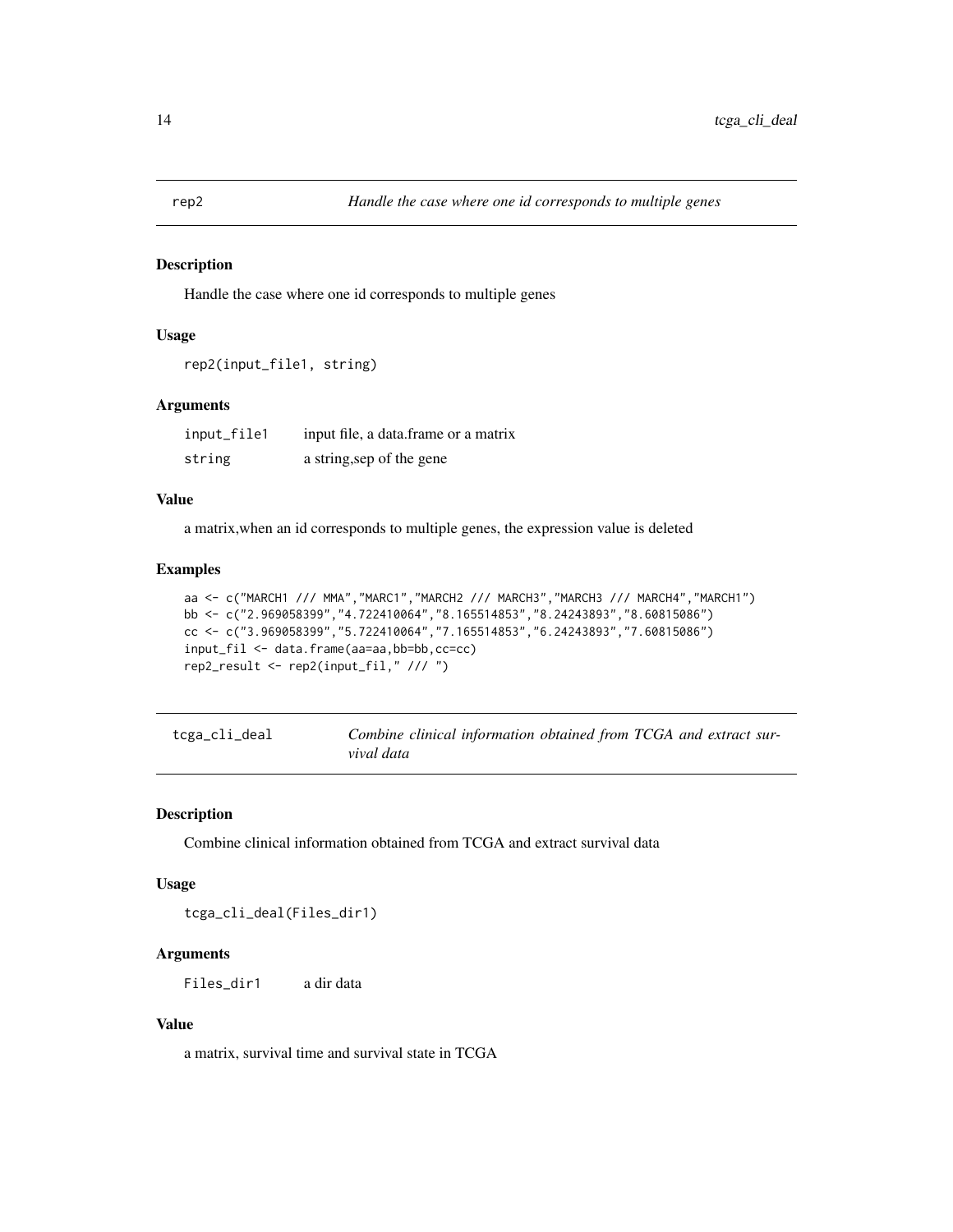#### <span id="page-14-0"></span>ventricle 15

## Examples

tcga\_cli\_deal(system.file(file.path("extdata","tcga\_cli"),package="GeoTcgaData"))

ventricle *a matrix of gene expression data in GEO*

## Description

the first column represents the gene symbol

## Usage

ventricle

## Format

A matrix with 32 rows and 20 column

## Details

the other columns represent the expression of genes